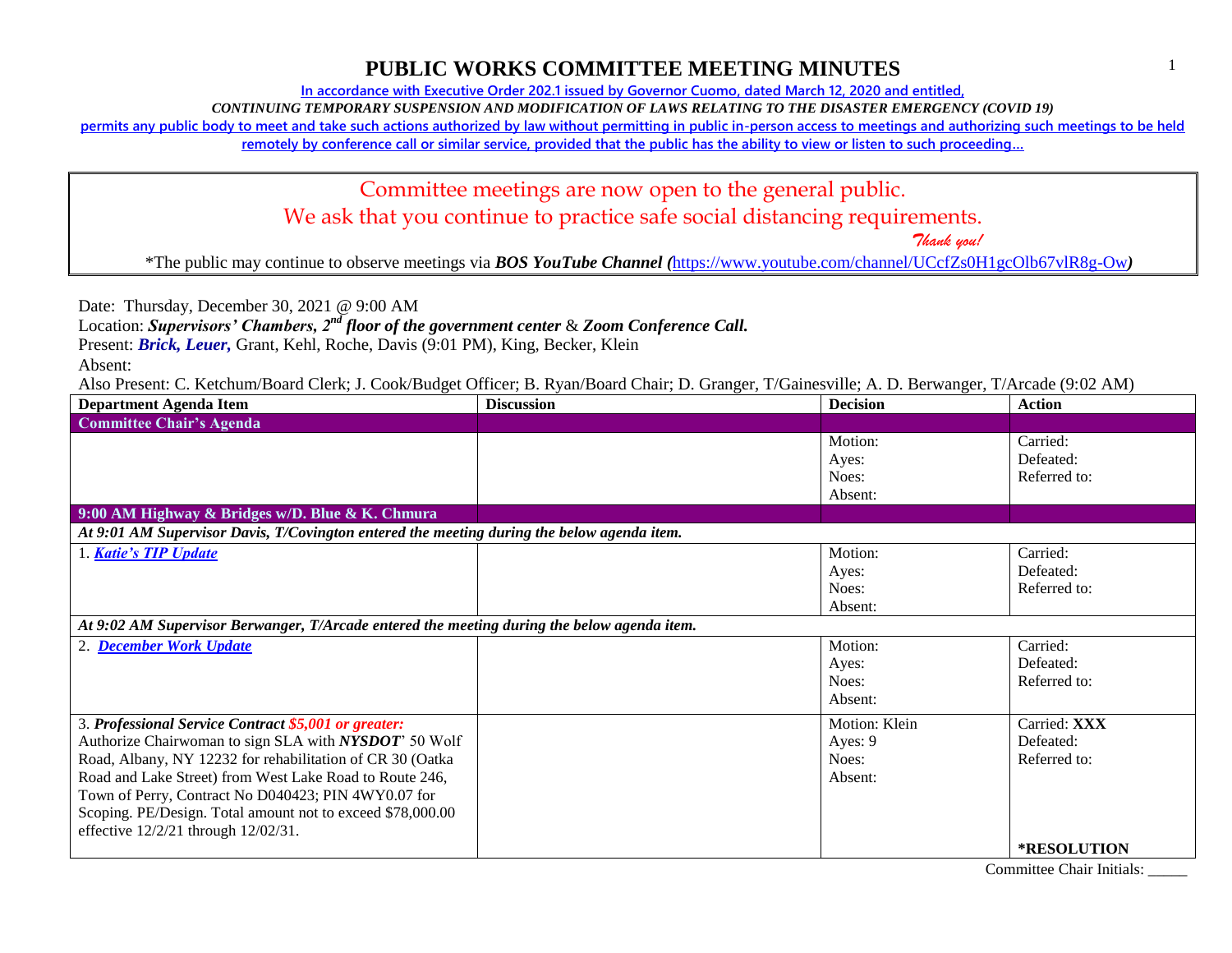**In accordance with Executive Order 202.1 issued by Governor Cuomo, dated March 12, 2020 and entitled,**

*CONTINUING TEMPORARY SUSPENSION AND MODIFICATION OF LAWS RELATING TO THE DISASTER EMERGENCY (COVID 19)*

**permits any public body to meet and take such actions authorized by law without permitting in public in-person access to meetings and authorizing such meetings to be held** 

**remotely by conference call or similar service, provided that the public has the ability to view or listen to such proceeding…**

## Committee meetings are now open to the general public. We ask that you continue to practice safe social distancing requirements.

 *Thank you!*

\*The public may continue to observe meetings via *BOS YouTube Channel (*<https://www.youtube.com/channel/UCcfZs0H1gcOlb67vlR8g-Ow>*)*

Date: Thursday, December 30, 2021 @ 9:00 AM

Location: *Supervisors' Chambers, 2nd floor of the government center* & *Zoom Conference Call.*

Present: *Brick, Leuer,* Grant, Kehl, Roche, Davis (9:01 PM), King, Becker, Klein

Absent:

Also Present: C. Ketchum/Board Clerk; J. Cook/Budget Officer; B. Ryan/Board Chair; D. Granger, T/Gainesville; A. D. Berwanger, T/Arcade (9:02 AM)

| <b>Department Agenda Item</b>                                                                                     | <b>Discussion</b>                    | <b>Decision</b>      | <b>Action</b>      |
|-------------------------------------------------------------------------------------------------------------------|--------------------------------------|----------------------|--------------------|
| 4. Bid Award:                                                                                                     | Bid opening was $11/30/21$ at 11 am  | <b>Motion: Davis</b> | Carried: XXX       |
| Authorize Chairman to award bid and sign a contract,                                                              | Stephen Stocking was the only bidder | Ayes: 9              | Defeated:          |
| pursuant to General Municipal Law §103 with Stephen                                                               |                                      | Noes:                | Referred to:       |
| Stocking, 2186 Angling Road, Corfu, NY 14036 for deer                                                             |                                      | Absent:              |                    |
| removal and disposal in an amount not to exceed \$95.00 per                                                       |                                      |                      |                    |
| deer; effective January 1, 2022 – December 31, 2022 with an                                                       |                                      |                      |                    |
| optional 2 one (1) year extensions.                                                                               |                                      |                      |                    |
|                                                                                                                   |                                      |                      | <b>*RESOLUTION</b> |
| 5. $FYI \sim Contract$ (\$3,000 and under)                                                                        |                                      | Motion:              | Carried:           |
| <b>EBC HR &amp; Payroll Solutions, Inc., 331 John James Audobon Parkway, Amherst, NY 14228 for time clock</b>     |                                      | Ayes:                | Defeated:          |
| maintenance agreement in the amount not to exceed \$897.00; effective December 30, 2021 - December 29,            |                                      | Noes:                | Referred to:       |
| 2022.                                                                                                             |                                      | Absent:              |                    |
| <b>E-Tech Motor</b> , 1301 W. Long Lake Road, Suite 300, Troy, MI 48098 for ETech Online General Repair – online  |                                      |                      |                    |
| subscription of mechanical service repair information in the amount not to exceed \$875.00; effective January 22, |                                      |                      |                    |
| $2022 - January 21, 2023.$                                                                                        |                                      |                      |                    |
| 6. Discussion:                                                                                                    |                                      | Motion:              | Carried:           |
| Krotz Road culvert (Town of Orangeville) – Buffalo                                                                |                                      | Ayes:                | Defeated:          |
| Niagara Waterkeeper                                                                                               |                                      | Noes:                | Referred to:       |
| Original Estimate = $$253,000$<br>$\Omega$                                                                        |                                      | Absent:              |                    |
| Updated Estimate = $$287,000$<br>$\Omega$                                                                         |                                      |                      |                    |
| 7. Grading Engineering/Consulting Firms for Region 4                                                              |                                      | Motion:              | Carried:           |
| LDSA                                                                                                              |                                      | Ayes:                | Defeated:          |
|                                                                                                                   |                                      | Noes:                | Referred to:       |
|                                                                                                                   |                                      | Absent:              |                    |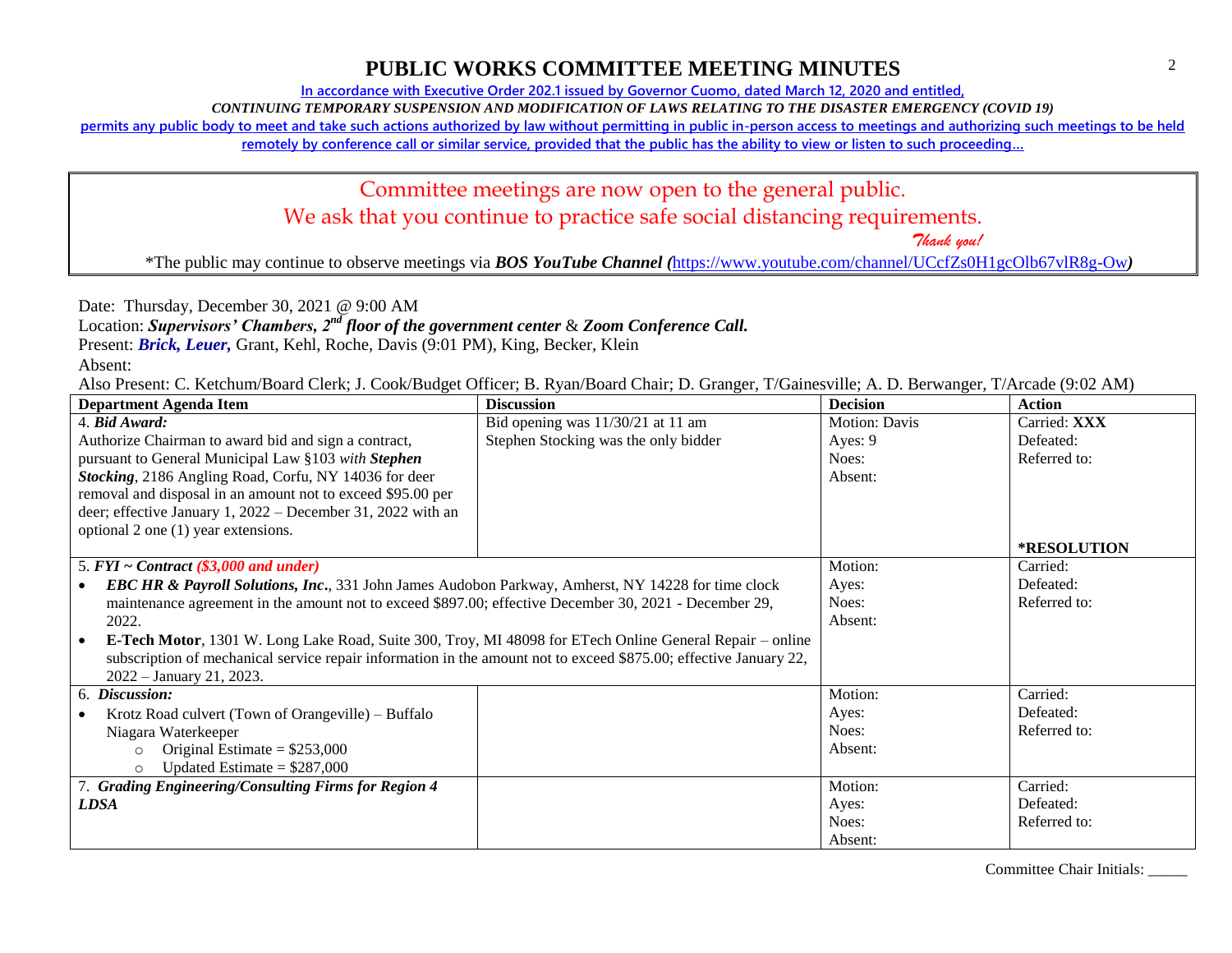**In accordance with Executive Order 202.1 issued by Governor Cuomo, dated March 12, 2020 and entitled,**

*CONTINUING TEMPORARY SUSPENSION AND MODIFICATION OF LAWS RELATING TO THE DISASTER EMERGENCY (COVID 19)*

**permits any public body to meet and take such actions authorized by law without permitting in public in-person access to meetings and authorizing such meetings to be held** 

**remotely by conference call or similar service, provided that the public has the ability to view or listen to such proceeding…**

## Committee meetings are now open to the general public. We ask that you continue to practice safe social distancing requirements.

 *Thank you!*

\*The public may continue to observe meetings via *BOS YouTube Channel (*<https://www.youtube.com/channel/UCcfZs0H1gcOlb67vlR8g-Ow>*)*

Date: Thursday, December 30, 2021 @ 9:00 AM

Location: *Supervisors' Chambers, 2nd floor of the government center* & *Zoom Conference Call.*

Present: *Brick, Leuer,* Grant, Kehl, Roche, Davis (9:01 PM), King, Becker, Klein

Absent:

Also Present: C. Ketchum/Board Clerk; J. Cook/Budget Officer; B. Ryan/Board Chair; D. Granger, T/Gainesville; A. D. Berwanger, T/Arcade (9:02 AM)

| <b>Department Agenda Item</b>                                    | <b>Discussion</b> | <b>Decision</b> | <b>Action</b>      |
|------------------------------------------------------------------|-------------------|-----------------|--------------------|
| 8. Awarded funding through Bridge NY for the replacement         |                   | Motion:         | Carried:           |
| of Perry Culvert #9 on Silver Spring Road (Walker Rd.) in        |                   | Ayes:           | Defeated:          |
| Perry.                                                           |                   | Noes:           | Referred to:       |
|                                                                  |                   | Absent:         |                    |
|                                                                  |                   |                 |                    |
| 9:30 AM Buildings & Grounds w/M. Adamczak & K. Wiedemann         |                   |                 |                    |
| 1. Amend Resolution No. 21-022 (as amended by 21-072):           |                   | Motion: Roche   | Carried: XXX       |
| Authorize Chairman to sign an amended contact with Eco           |                   | Ayes: 9         | Defeated:          |
| Serve Pest Services, 3573 North Buffalo Road, Orchard Park,      |                   | Noes:           | Referred to:       |
| NY 14127 for emergency control of insects and rodent             |                   | Absent:         |                    |
| infestation service calls at various county buildings to reflect |                   |                 |                    |
| the following revisions:                                         |                   |                 |                    |
| Increase yearly contract amount from \$8,450.00 to               |                   |                 |                    |
| \$9,200.00 yearly; eff. 01/01/2021 through 12/31/23              |                   |                 |                    |
| Total amount of contract not to exceed \$27,600.00               |                   |                 |                    |
|                                                                  |                   |                 | *RESOLUTION        |
| 2. Amend Resolution No. 20-413 (as amended by $21-073$ ):        |                   | Motion: Grant   | Carried: XXX       |
| Authorize Chairman to sign an amended contact with               |                   | Ayes: 9         | Defeated:          |
| T.C.C.T, Inc., 46 Maple St, Warsaw, NY 14569 to reflect the      |                   | Noes:           | Referred to:       |
| following revisions: to include 10 days of cleaning services at  |                   | Absent:         |                    |
| the Wyoming County Government Center in an amount not to         |                   |                 |                    |
| exceed \$1,400.00 bringing the total contract amount to an       |                   |                 |                    |
| amount not to exceed \$86,585.00                                 |                   |                 |                    |
|                                                                  |                   |                 | <b>*RESOLUTION</b> |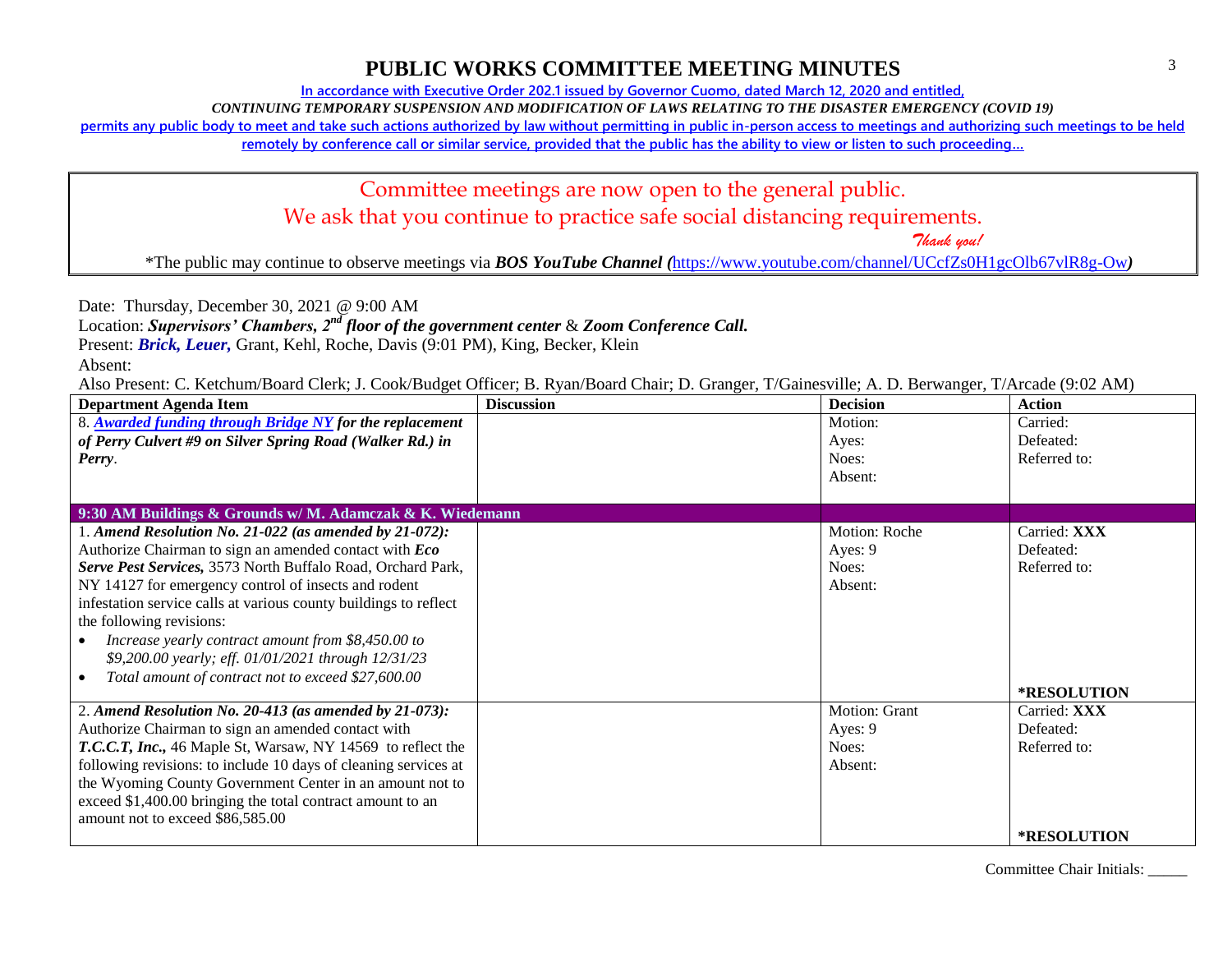**In accordance with Executive Order 202.1 issued by Governor Cuomo, dated March 12, 2020 and entitled,**

*CONTINUING TEMPORARY SUSPENSION AND MODIFICATION OF LAWS RELATING TO THE DISASTER EMERGENCY (COVID 19)*

**permits any public body to meet and take such actions authorized by law without permitting in public in-person access to meetings and authorizing such meetings to be held** 

**remotely by conference call or similar service, provided that the public has the ability to view or listen to such proceeding…**

## Committee meetings are now open to the general public. We ask that you continue to practice safe social distancing requirements.

 *Thank you!*

\*The public may continue to observe meetings via *BOS YouTube Channel (*<https://www.youtube.com/channel/UCcfZs0H1gcOlb67vlR8g-Ow>*)*

Date: Thursday, December 30, 2021 @ 9:00 AM

Location: *Supervisors' Chambers, 2nd floor of the government center* & *Zoom Conference Call.*

Present: *Brick, Leuer,* Grant, Kehl, Roche, Davis (9:01 PM), King, Becker, Klein

Absent:

Also Present: C. Ketchum/Board Clerk; J. Cook/Budget Officer; B. Ryan/Board Chair; D. Granger, T/Gainesville; A. D. Berwanger, T/Arcade (9:02 AM)

| <b>Department Agenda Item</b>                                                                                  | <b>Discussion</b>                            | <b>Decision</b> | <b>Action</b>   |
|----------------------------------------------------------------------------------------------------------------|----------------------------------------------|-----------------|-----------------|
| 3. Professional Services Contract \$3,001-\$5,000:                                                             | Amending CM03-2021 minutes, back dating      | Motion: Klein   | Carried: XXX    |
| Authorize Chairman to sign a contract, pursuant to General                                                     | contract to when original was created not to | Ayes: 9         | Defeated:       |
| Municipal Law §104(b), with WYCO Construction, Inc, 4608                                                       | exceed \$3,000.00.                           | Noes:           | Referred to:    |
| Liberty Street Road, Warsaw, NY 14569, for septic and sewer                                                    |                                              | Absent:         |                 |
| service and/or repairs in an amount not to exceed \$4,800.00;                                                  | The increase addresses issues at the DMV and |                 |                 |
| effective April $1st$ , 2021 through December 31 $st$ , 2021.                                                  | DSS.                                         |                 |                 |
|                                                                                                                |                                              |                 |                 |
|                                                                                                                |                                              |                 | <b>APPROVED</b> |
| 4. Permission to bid one (1) more vehicle in 2022.                                                             |                                              | Motion:         | Carried:        |
| • Currently has permission to bid another vehicle.                                                             |                                              | Ayes:           | Defeated:       |
| Finding it difficult to locate a vehicle to fit submitted                                                      |                                              | Noes:           | Referred to:    |
| specs.                                                                                                         |                                              | Absent:         |                 |
| • Two $(2)$ bid awards will be presented to this committee in                                                  |                                              |                 |                 |
| the near future, hopefully, for approval.                                                                      |                                              |                 |                 |
| 5. Project Update:                                                                                             |                                              | Motion:         | Carried:        |
| Generator                                                                                                      |                                              | Ayes:           | Defeated:       |
| Working out the details with Milton Cat<br>$\circ$                                                             |                                              | Noes:           | Referred to:    |
| 10% increase (\$75,000) / \$13,000 savings in labor negotiated.<br>$\circ$                                     |                                              | Absent:         |                 |
| Total estimated cost \$489,000<br>$\circ$                                                                      |                                              |                 |                 |
| Trade in value of the existing generator \$8,500<br>$\circ$                                                    |                                              |                 |                 |
| Seeing better results through Auctions International (\$35,000 to \$50,000) while the generator is<br>$\circ$  |                                              |                 |                 |
| operational.                                                                                                   |                                              |                 |                 |
| The sooner we can sign a contract with Milton Cat the sooner they can begin to build our generator.<br>$\circ$ |                                              |                 |                 |
| $52 - 56$ weeks for delivery. Anticipating installation spring of 2023.<br>$\circ$                             |                                              |                 |                 |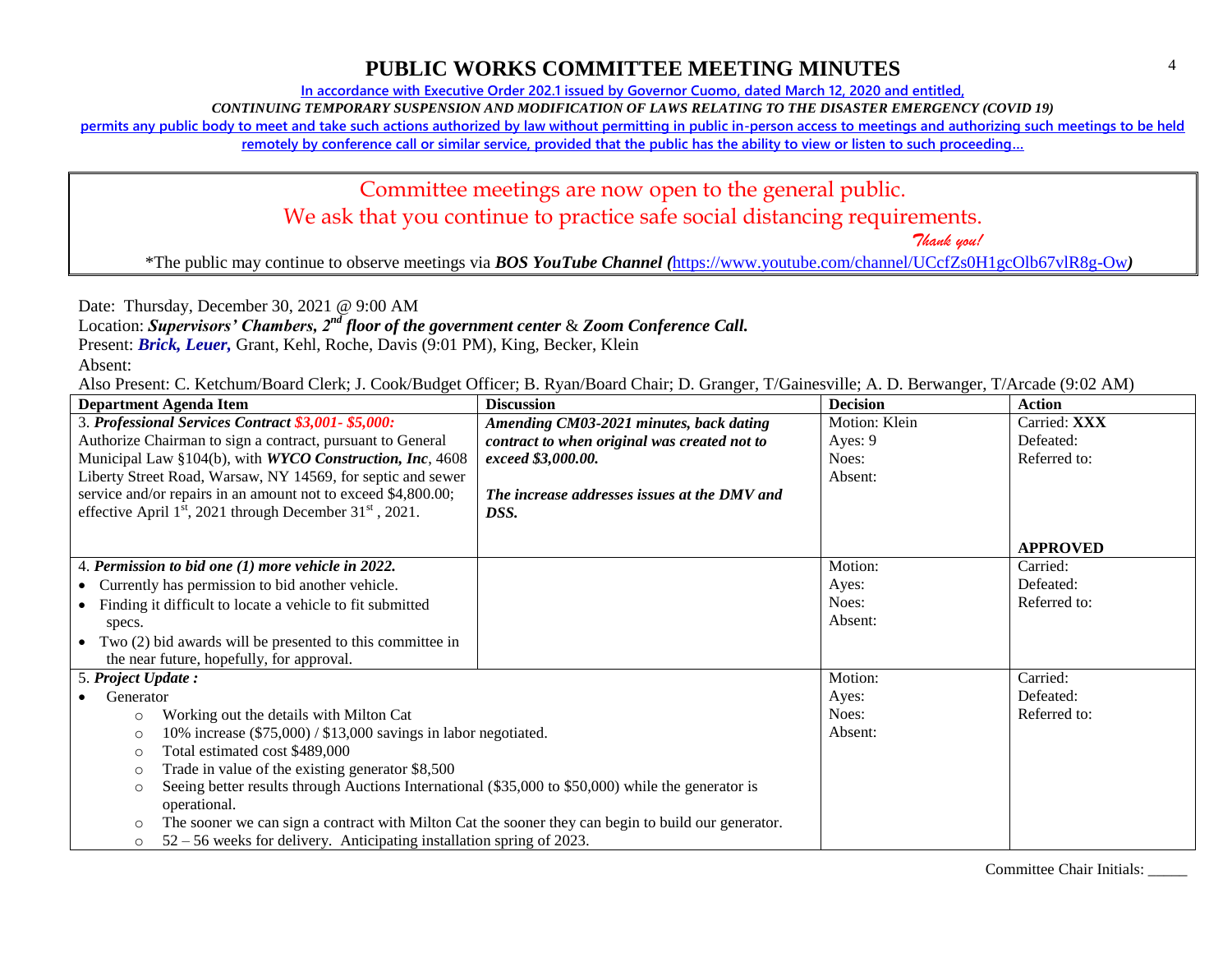**In accordance with Executive Order 202.1 issued by Governor Cuomo, dated March 12, 2020 and entitled,**

*CONTINUING TEMPORARY SUSPENSION AND MODIFICATION OF LAWS RELATING TO THE DISASTER EMERGENCY (COVID 19)*

**permits any public body to meet and take such actions authorized by law without permitting in public in-person access to meetings and authorizing such meetings to be held** 

**remotely by conference call or similar service, provided that the public has the ability to view or listen to such proceeding…**

## Committee meetings are now open to the general public. We ask that you continue to practice safe social distancing requirements.

 *Thank you!*

\*The public may continue to observe meetings via *BOS YouTube Channel (*<https://www.youtube.com/channel/UCcfZs0H1gcOlb67vlR8g-Ow>*)*

Date: Thursday, December 30, 2021 @ 9:00 AM

Location: *Supervisors' Chambers, 2nd floor of the government center* & *Zoom Conference Call.*

Present: *Brick, Leuer,* Grant, Kehl, Roche, Davis (9:01 PM), King, Becker, Klein

Absent:

Also Present: C. Ketchum/Board Clerk; J. Cook/Budget Officer; B. Ryan/Board Chair; D. Granger, T/Gainesville; A. D. Berwanger, T/Arcade (9:02 AM)

| <b>Department Agenda Item</b>                                                                                    | <b>Discussion</b>                                                                                       | <b>Decision</b> | <b>Action</b> |
|------------------------------------------------------------------------------------------------------------------|---------------------------------------------------------------------------------------------------------|-----------------|---------------|
| Rotunda                                                                                                          |                                                                                                         |                 |               |
| Picone Construction identified receipt of the wrong stone. Waiting on re-order to come in.<br>$\circ$            |                                                                                                         |                 |               |
| Work on framing and glass installation<br>$\circ$                                                                |                                                                                                         |                 |               |
| Will be wrapping the addition so there's a warmer enclosure for construction.<br>$\circ$                         |                                                                                                         |                 |               |
| Roof                                                                                                             |                                                                                                         |                 |               |
| Dog Shelter roof complete / Kircher Construction can be paid for this job.<br>$\circ$                            |                                                                                                         |                 |               |
| <b>Trim Pieces</b><br>$\circ$                                                                                    |                                                                                                         |                 |               |
| Ag. Center                                                                                                       |                                                                                                         |                 |               |
| Partitions are underway in the Cooperative Extension space<br>$\circ$                                            |                                                                                                         |                 |               |
| Waiting on some permitting from the Village of Warsaw.<br>$\circ$                                                |                                                                                                         |                 |               |
| $\circ$                                                                                                          | Estimating Cooperative Extension to be vacating half of their space over the next few weeks as a result |                 |               |
| of the partitioning and downsizing of their space.                                                               |                                                                                                         |                 |               |
| . Professional Service Contract \$5,001 or greater:                                                              | NYS Contract PT # 68825                                                                                 | Motion: Klein   | Carried: XXX  |
| Authorize Chairman to sign a contract, pursuant to General                                                       |                                                                                                         | Ayes: 9         | Defeated:     |
| Municipal Law §104(b), with <i>Linstar Inc</i> , 430 Lawrence Bell                                               |                                                                                                         | Noes:           | Referred to:  |
| Dr, Buffalo, NY 14221 for the installation of access controls                                                    |                                                                                                         | Absent:         |               |
| at the Ag Center in an amount not to exceed \$10,000.00                                                          |                                                                                                         |                 |               |
| effective January $18th$ , 2022 through completion.                                                              |                                                                                                         |                 | *RESOLUTION   |
| Supervisor Berwanger, T/Arcade explained that SWBR were the original Architects on the original design of the    |                                                                                                         | Motion:         | Carried:      |
| Courthouse and rotunda. Adding that they even won awards for the design. When SWBR were first approached         |                                                                                                         | Ayes:           | Defeated:     |
| they drove around the neighborhood and decided that the front of the courthouse should be all glass representing |                                                                                                         | Noes:           | Referred to:  |
| the many front porches homes in Warsaw have. Supervisor Berwanger, T/Arcade questioned the change in the         |                                                                                                         | Absent:         |               |
| rotunda roof color adding that the original color also had a purpose. Supervisor Berwanger, T/Arcade also        |                                                                                                         |                 |               |
| explained that the walkway between the Public Safety Building and Courthouse was built during the Angel Colon    |                                                                                                         |                 |               |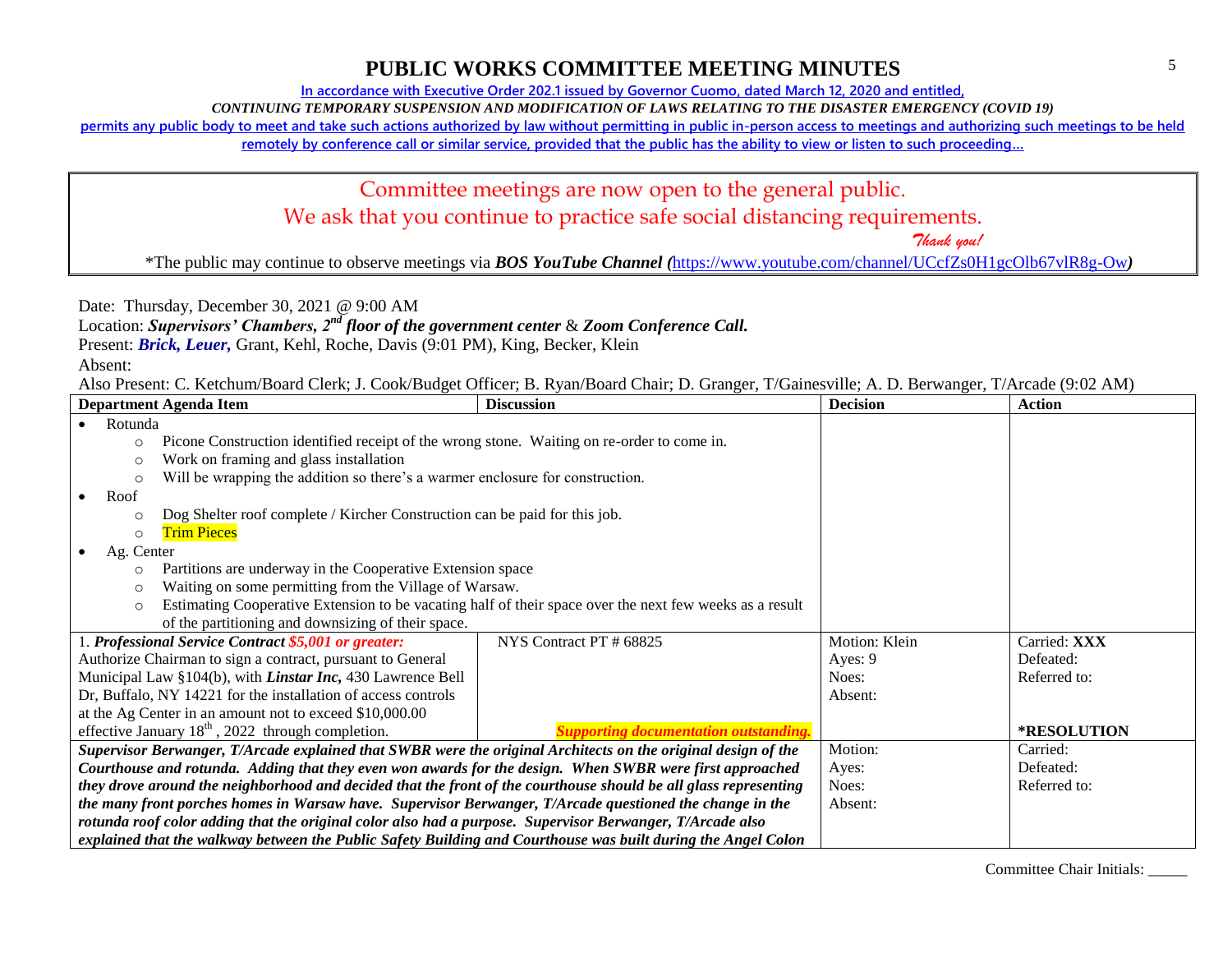**In accordance with Executive Order 202.1 issued by Governor Cuomo, dated March 12, 2020 and entitled,**

*CONTINUING TEMPORARY SUSPENSION AND MODIFICATION OF LAWS RELATING TO THE DISASTER EMERGENCY (COVID 19)*

**permits any public body to meet and take such actions authorized by law without permitting in public in-person access to meetings and authorizing such meetings to be held** 

**remotely by conference call or similar service, provided that the public has the ability to view or listen to such proceeding…**

# Committee meetings are now open to the general public. We ask that you continue to practice safe social distancing requirements.

 *Thank you!*

\*The public may continue to observe meetings via *BOS YouTube Channel (*<https://www.youtube.com/channel/UCcfZs0H1gcOlb67vlR8g-Ow>*)*

Date: Thursday, December 30, 2021 @ 9:00 AM

Location: *Supervisors' Chambers, 2nd floor of the government center* & *Zoom Conference Call.*

Present: *Brick, Leuer,* Grant, Kehl, Roche, Davis (9:01 PM), King, Becker, Klein

Absent:

Also Present: C. Ketchum/Board Clerk; J. Cook/Budget Officer; B. Ryan/Board Chair; D. Granger, T/Gainesville; A. D. Berwanger, T/Arcade (9:02 AM)

| <b>Department Agenda Item</b>                                                                                          | <b>Discussion</b>                     | <b>Decision</b> | <b>Action</b>   |
|------------------------------------------------------------------------------------------------------------------------|---------------------------------------|-----------------|-----------------|
| trial due to death threats on his life. He was the first prisoner to be walked from the jail to the courthouse through |                                       |                 |                 |
| that walkway.                                                                                                          |                                       |                 |                 |
| A presentation by Director Adamczak and Highway Superintendent Blue was made for the Highway Department                |                                       |                 |                 |
| and Buildings and Grounds to utilize the same office buildings in Rock Glen. Superintendent Blue explained the         |                                       |                 |                 |
| need for making the office building ADA compliant. Director Adamczak reiterated his need for shop space. This          |                                       |                 |                 |
| would bring both departments under one roof. There has been a lot of discussion over the right location to erect a     |                                       |                 |                 |
| building for shop space for buildings and grounds over the years with no result. By sharing the Highway office         |                                       |                 |                 |
| building employees would share a break room, conf. room, etc. Buildings and Grounds drives to County Highway           |                                       |                 |                 |
| daily to fuel up vehicles. Moving Buildings and Grounds to County Highway would also free up 12 parking                |                                       |                 |                 |
| spaces at the government center. Supt. Blue added that he doesn't think his buildings are currently being used to      |                                       |                 |                 |
| their fullest capacity. The departments would continue to operate independently, they would just share space.          |                                       |                 |                 |
| Committee Chair Brick, T/Perry was in favor of exploring the proposal and thanked Director Adamczak and Supt.          |                                       |                 |                 |
| Blue for their creativity! He added that, "if we're not doing something, we're doing nothing!" Supt. Blue added        |                                       |                 |                 |
| that he could see potential for additional savings through efficiencies created by sharing space with Buildings and    |                                       |                 |                 |
| Grounds. The IT room in the office building at county highway can't be closed because it overheats. The office         |                                       |                 |                 |
| building entry is confusing, that could be corrected during modification of the building to house Buildings and        |                                       |                 |                 |
| Grounds personnel. Supervisor Berwanger, T/Arcade reminded the committee members of the mindset of past                |                                       |                 |                 |
| Boards of Supervisors to not raise taxes therefore ignoring maintenance needs of the county buildings.                 |                                       |                 |                 |
| Permission to move forward with coming up with plans to                                                                |                                       | Motion: Klein   | Carried: XXX    |
| modify the office building at county highway to                                                                        |                                       | Ayes: 9         | Defeated:       |
| accommodate the inclusion of Buildings and Grounds                                                                     |                                       | Noes:           | Referred to:    |
| personnel and bring the building into ADA compliance                                                                   |                                       | Absent:         |                 |
| $\alpha$ $\alpha$ $\alpha$ $\alpha$ $\alpha$ $\alpha$                                                                  | $\mathbf{r}$ . The state $\mathbf{r}$ |                 | <b>APPROVED</b> |

*Committee Chair Brick, T/Perry thanked Supervisor Klein, T/Castile for his service to the Public Works committee.*